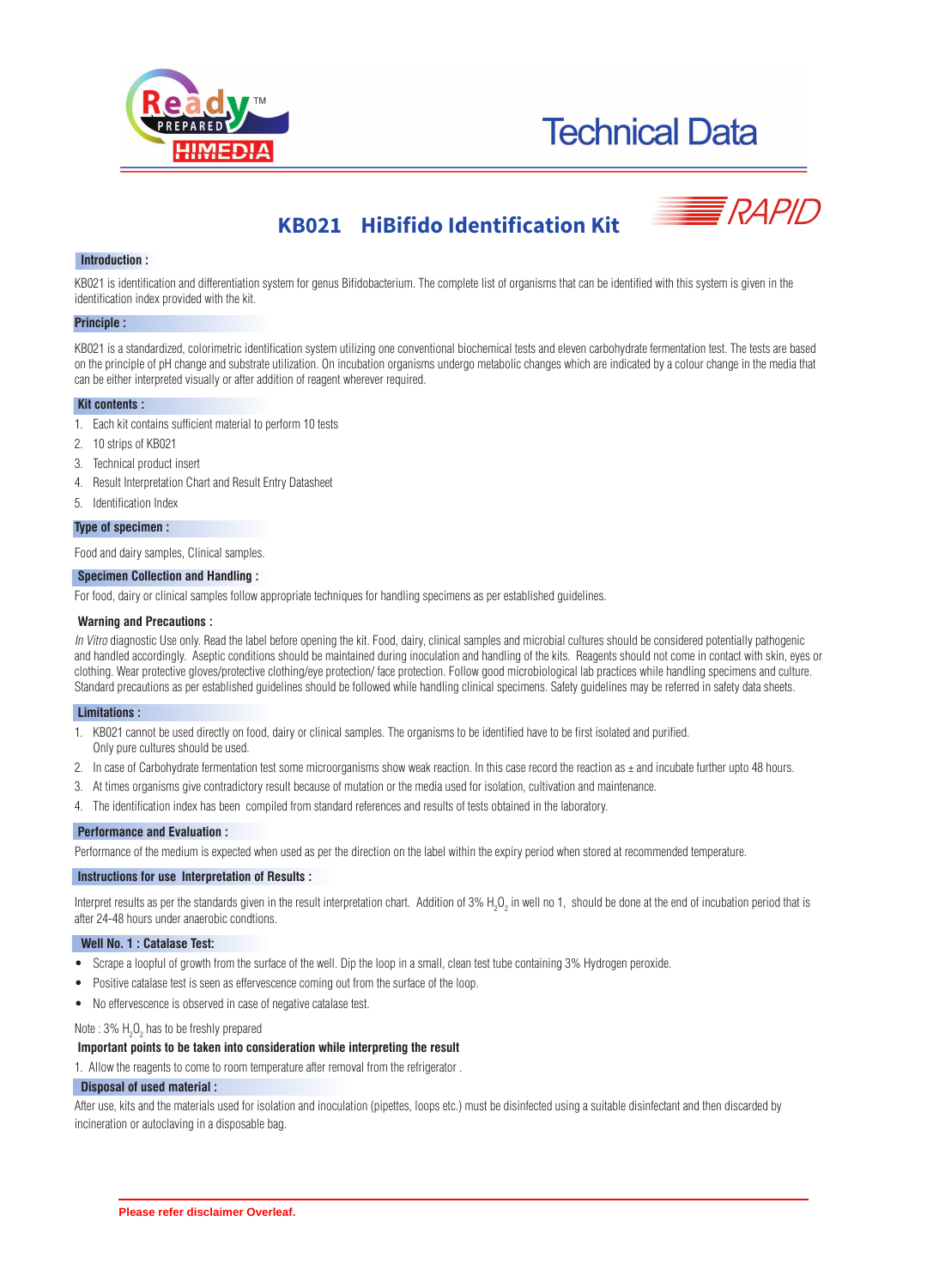### **Instructions for use**

# **Preparation of inoculum :**

- · Isolate the organism to be identified on a medium like Bifidobacterium Agar (M1396) or Soyabean Casein Digest Agar (M290) with addition of 5-7% v/v defibrinated sheep blood.
- Pick up a single isolated colony and inoculate in 5 ml Bifidobacterium Broth (M1395) and incubate at 35-37<sub>0</sub>C under anaerobic condition for 6-18 hours until the inoculum turbidity is 0.1OD at 620nm or 0.5 McFarland standards.
- · Alternatively, prepare the inoculum by picking 1-3 well isolated colonies and make a homogenous suspension in 2-3 ml sterile saline. The density of the suspension should be 0.1OD at 620nm or 0.5 McFarland standards.

Note : Erroneous false negative results may be obtained if the inoculum turbidity is less than 0.1 OD. Results are more prominent if an enriched culture is used instead of suspension.

# **Inoculation of the kit :**

- · Open the kit aseptically. Peel off the sealing tape.
- Inoculate each well with 50 µl of the above inoculum by surface inoculation method.
- · Alternatively the kit can be inoculated by stabbing each individual well with a loopful of inoculum.

#### **Incubation :**

• Temperature of incubation : 35 - 37°C under anaerobic condtions. Duration of incubation : 24-48 hours.

# **Storage and Shelf life :**

On receipt, store at 2-8<sup>o</sup>C. Shelf life is 12 months. Product performance is best if used within stated expiry period.

# Biochemical reactions of KB021

| Well<br>No | Test           | Reagents to<br>be added after<br>incubation | Principle                         | Original colour<br>of the medium | Positive reaction                         | Negative reaction        |
|------------|----------------|---------------------------------------------|-----------------------------------|----------------------------------|-------------------------------------------|--------------------------|
|            | Catalase       | $3\% H_{2}O_{2}$                            | Detects Catalase activity         | Colourless                       | Effervescence coming<br>out from the loop | No effervescence<br>seen |
| 2          | Arabinose      |                                             | <b>Fermentation of Arabinose</b>  | Purple                           | Yellow                                    | Purple                   |
| 3          | Cellobiose     |                                             | <b>Fermentation of Cellobiose</b> | Purple                           | Yellow                                    | Purple                   |
| 4.         | Fructose       |                                             | <b>Fermentation of Fructose</b>   | Purple                           | Yellow                                    | Purple                   |
| 5.         | Lactose        |                                             | Fermentation of Lactose           | Purple                           | Yellow                                    | Purple                   |
| 6.         | Maltose        |                                             | <b>Fermentation of Maltose</b>    | Purple                           | Yellow                                    | Purple                   |
| 7.         | Mannose        |                                             | <b>Fermentation of Mannose</b>    | Purple                           | Yellow                                    | Purple                   |
| 8.         | Mellibiose     |                                             | <b>Fermentation of Mellibiose</b> | Purple                           | Yellow                                    | Purple                   |
| 9.         | Raffinose      |                                             | <b>Fermentation of Raffinose</b>  | Purple                           | Yellow                                    | Purple                   |
| 10.        | <b>Sucrose</b> |                                             | <b>Fermentation of Sucrose</b>    | Purple                           | Yellow                                    | Purple                   |
| 11.        | Xylose         |                                             | <b>Fermentation of Xylose</b>     | Purple                           | Yellow                                    | Purple                   |
| 12.        | Salicin        |                                             | Fermentation of Salicin           | Purple                           | Yellow                                    | Purple                   |